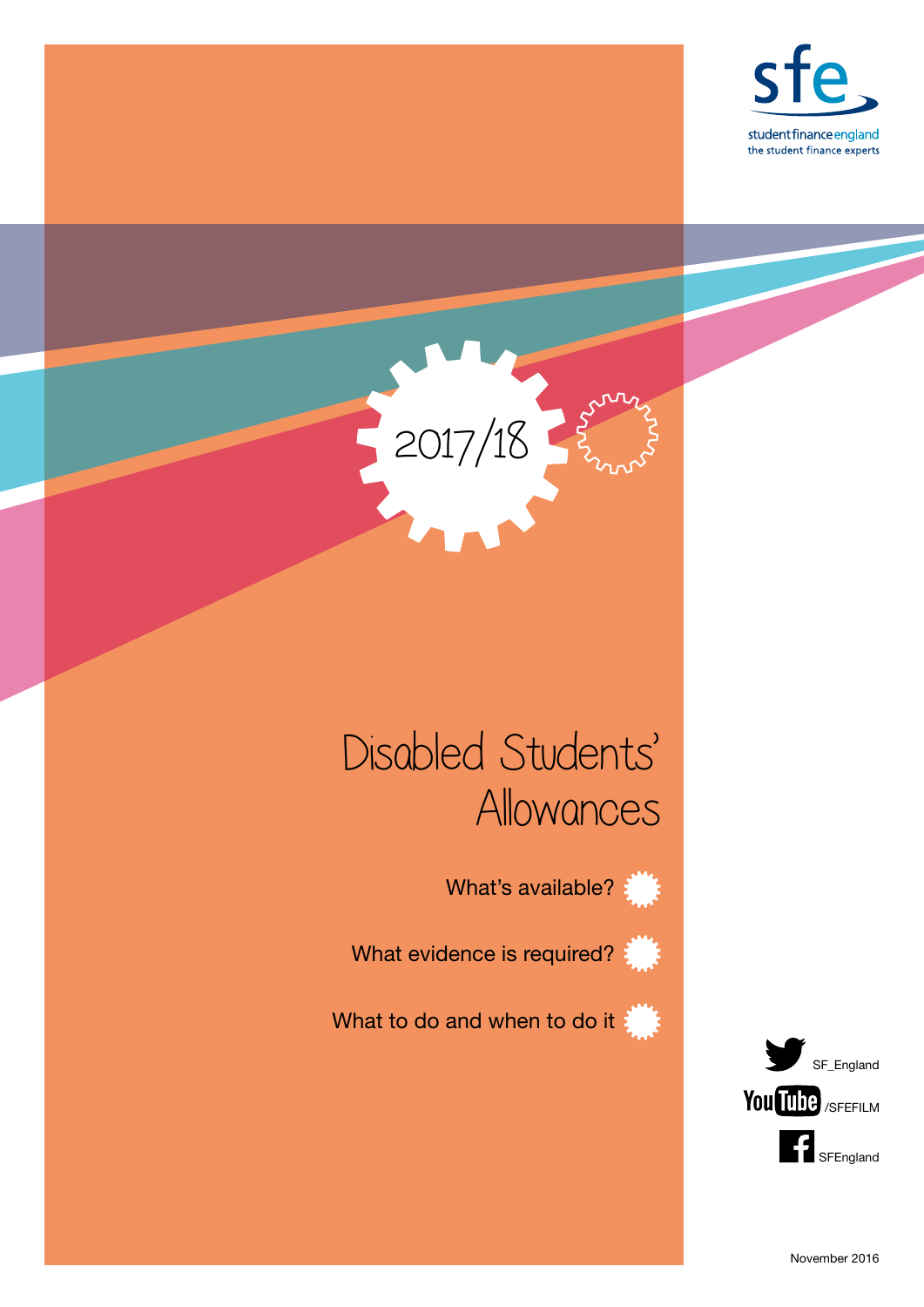# Disabled Students' Allowances



A student is considered disabled under the Equality Act 2010 if they have a physical or mental impairment that has a substantial and long-term effect on their ability to carry out normal day-to-day activities.

Disabled Students' Allowances (DSAs) help students pay the extra essential costs they may have as a direct result of a disability, including a long-term health condition, mental-health condition or specific learning difficulty, such as dyslexia or dyspraxia.

They don't have to pay these back.

### What are they for?



DSAs can help with the cost of having a person to support the student (for the additional support they may require while studying), items of specialist equipment, travel and other study-related costs.

### What's available?



DSAs don't depend on household income – what the student can get depends on their individual needs.

We may ask the student to arrange a Study Needs Assessment with an Independent Needs Assessor to find out exactly what equipment and support they need.

The table below shows the help available and the maximum amounts for undergraduate students for 2017/18.

| <b>Allowance</b>          | <b>Maximum available</b>                                                         |           | <b>Duration</b>    |
|---------------------------|----------------------------------------------------------------------------------|-----------|--------------------|
|                           | Full time                                                                        | Part time |                    |
| Non-medical helper        | £21,305                                                                          | £15,978   | Annual             |
| Specialist equipment      | £5,358                                                                           | £5,358    | Duration of course |
| General allowance         | £1,790                                                                           | £1,342    | Annual             |
| Disability-related travel | Reasonable spending on extra travel costs as a result of the student's condition |           |                    |

Postgraduate students can get a maximum DSAs allowance of £10,652 to meet all costs for both full-time and part-time courses.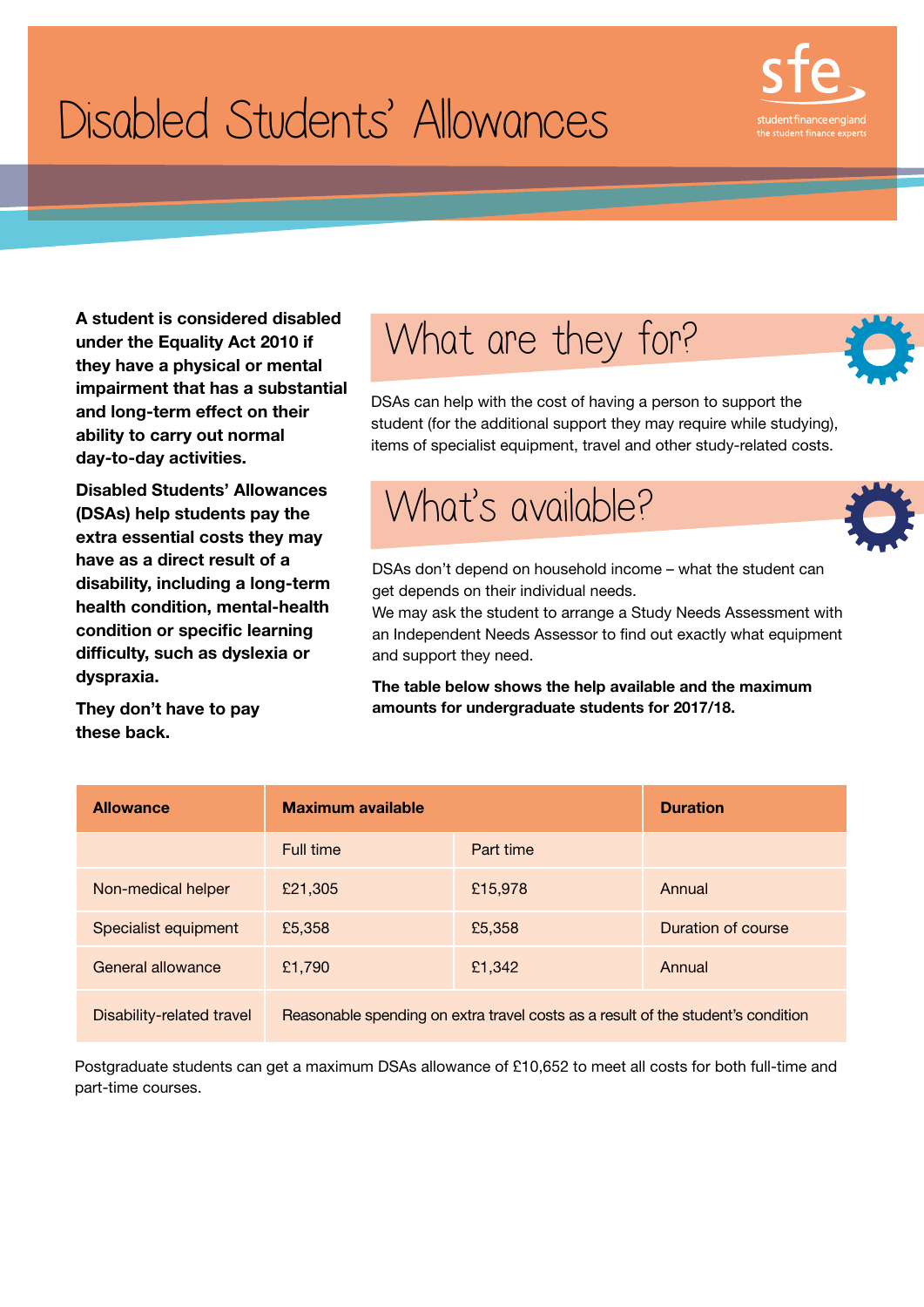# Disabled Students' Allowances





## What to do in three easy steps

![](_page_2_Picture_4.jpeg)

### Step 1 D Undergraduate and ITT students

They'll be asked if they want to apply for DSAs when they're applying for their main student finance. Once they've applied for their main student finance they'll be able to apply for DSAs online. After they've submitted their application for DSAs they'll be told what evidence they need to send to support their application.

 If they only want to apply for DSAs and no other type of student support, they need to complete a DSA1 application form, which they'll be able to download at www. gov.uk/studentfinance.

Encourage your students to apply and send their evidence early as the application process for DSAs can take around 14 weeks.

### Postgraduate students

They can apply for Disabled Students' Allowances (DSAs) by downloading a DSA1 application form at www.gov.uk/studentfinance once the postgraduate service opens. They should fill this in and return it to us.

Step 2 Once the student has applied for DSAs we may ask them to arrange an appointment with an Independent Needs Assessor to find out exactly what equipment and support they need. If we ask them to do this, they should book this assessment as soon as possible. Details of approved Study Needs Assessment Centres can be found at www.dsa-gag.org.uk

![](_page_2_Picture_14.jpeg)

Step 3 We'll confirm what specialist equipment and other support DSAs can pay for. We'll also give instructions for ordering any specialist equipment or arranging other support.